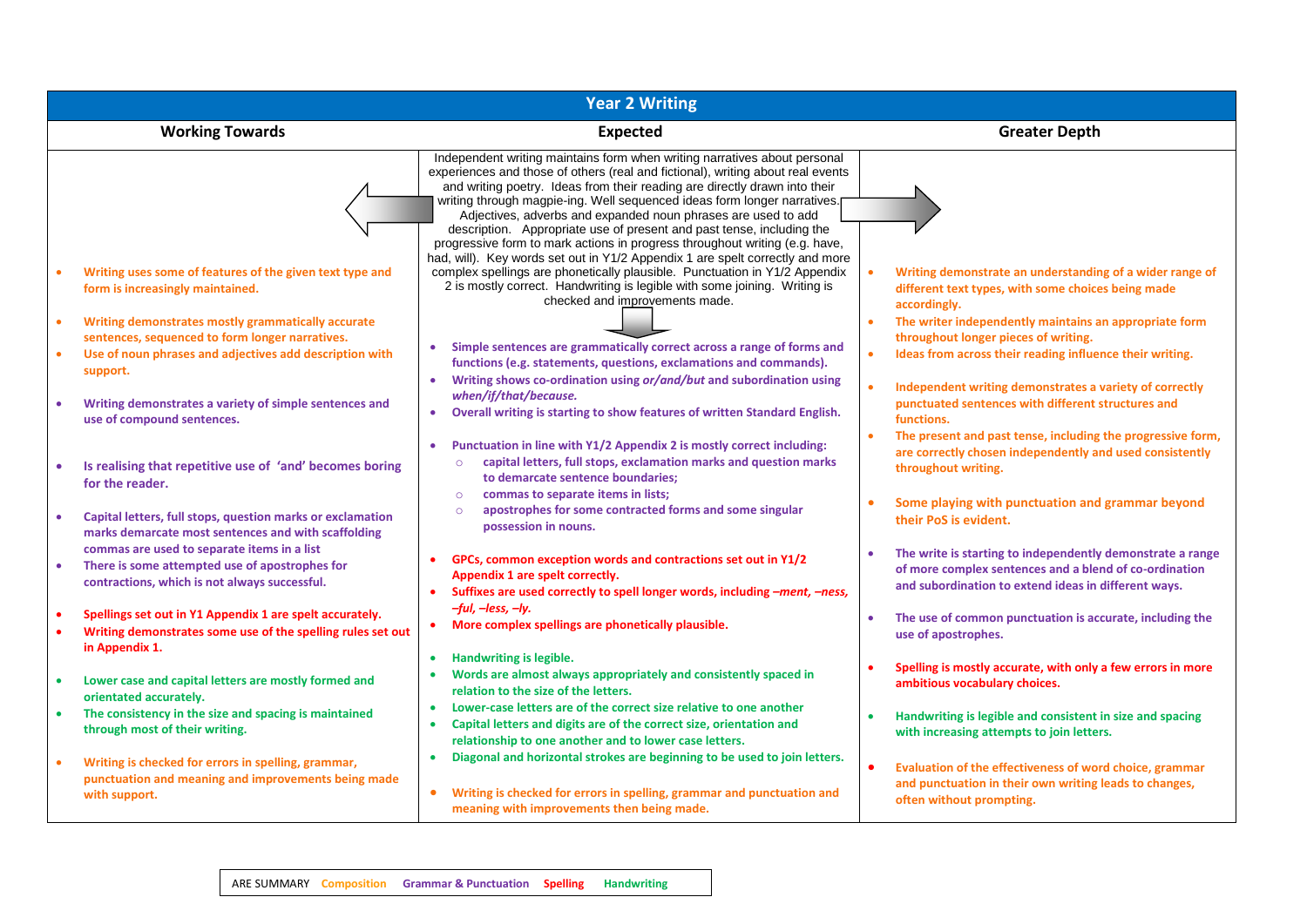| <b>Year 2 Reading</b>                                                                                                                                                                                                                                                                                                                                                                                                                                                                                                                                                                                                                                                                                                                                                                                                                                                                                                                                                                                                                                                                                                                                                                                                                                                                                                   |                                                                                                                                                                                                                                                                                                                                                                                                                                                                                                                                                                                                                                                                                                                                                                                                                                                                                                                                                                                                                                                                                                                                                                                                                                                                                                                                                                                                                                                                                                                                                                                                                                                                                                                                                                                                                                                                                                                                                                                                                                                                                                                                                                                                                                                                                                                                                                                                                                                         |                                                                                                                                                                                                                                                                                                                                                                                                                                                                                                                                                                                                                                                                                                                                                                                                                         |  |  |  |
|-------------------------------------------------------------------------------------------------------------------------------------------------------------------------------------------------------------------------------------------------------------------------------------------------------------------------------------------------------------------------------------------------------------------------------------------------------------------------------------------------------------------------------------------------------------------------------------------------------------------------------------------------------------------------------------------------------------------------------------------------------------------------------------------------------------------------------------------------------------------------------------------------------------------------------------------------------------------------------------------------------------------------------------------------------------------------------------------------------------------------------------------------------------------------------------------------------------------------------------------------------------------------------------------------------------------------|---------------------------------------------------------------------------------------------------------------------------------------------------------------------------------------------------------------------------------------------------------------------------------------------------------------------------------------------------------------------------------------------------------------------------------------------------------------------------------------------------------------------------------------------------------------------------------------------------------------------------------------------------------------------------------------------------------------------------------------------------------------------------------------------------------------------------------------------------------------------------------------------------------------------------------------------------------------------------------------------------------------------------------------------------------------------------------------------------------------------------------------------------------------------------------------------------------------------------------------------------------------------------------------------------------------------------------------------------------------------------------------------------------------------------------------------------------------------------------------------------------------------------------------------------------------------------------------------------------------------------------------------------------------------------------------------------------------------------------------------------------------------------------------------------------------------------------------------------------------------------------------------------------------------------------------------------------------------------------------------------------------------------------------------------------------------------------------------------------------------------------------------------------------------------------------------------------------------------------------------------------------------------------------------------------------------------------------------------------------------------------------------------------------------------------------------------------|-------------------------------------------------------------------------------------------------------------------------------------------------------------------------------------------------------------------------------------------------------------------------------------------------------------------------------------------------------------------------------------------------------------------------------------------------------------------------------------------------------------------------------------------------------------------------------------------------------------------------------------------------------------------------------------------------------------------------------------------------------------------------------------------------------------------------|--|--|--|
| <b>Working Towards</b>                                                                                                                                                                                                                                                                                                                                                                                                                                                                                                                                                                                                                                                                                                                                                                                                                                                                                                                                                                                                                                                                                                                                                                                                                                                                                                  | <b>Expected</b>                                                                                                                                                                                                                                                                                                                                                                                                                                                                                                                                                                                                                                                                                                                                                                                                                                                                                                                                                                                                                                                                                                                                                                                                                                                                                                                                                                                                                                                                                                                                                                                                                                                                                                                                                                                                                                                                                                                                                                                                                                                                                                                                                                                                                                                                                                                                                                                                                                         | <b>Greater Depth</b>                                                                                                                                                                                                                                                                                                                                                                                                                                                                                                                                                                                                                                                                                                                                                                                                    |  |  |  |
| Applies phonic knowledge and skills when tackling<br>$\bullet$<br>unfamiliar words to decode age appropriate texts accurately.<br>Accurately reads words with s, -es, -ing, -ed, -er and -est<br>$\bullet$<br>endings and those with contractions.<br>Can read some of the common exception words set out in<br>$\bullet$<br>Appendix 1.<br>Reading is seen as a pleasurable activity.<br>$\bullet$<br>Checks that the text makes sense whilst reading, applying<br>٠<br>phonic knowledge to correct inaccuracies.<br>Mirrors modelled intonation when reading with someone<br>$\bullet$<br>else.<br>Demonstrates understanding of poetry, stories, and non-<br>٠<br>fiction and can discuss key characters.<br>Recognises sequences of events in simple texts.<br>$\bullet$<br>With support can retell a range of stories, fairy stories and<br>$\bullet$<br>traditional tales.<br>Uses recurring phrases when recalling stories or poems.<br>$\bullet$<br>With support can make simple comparisons between the<br>$\bullet$<br>structure of different non-fiction books.<br>Answers simple questions based on the story so far.<br>٠<br>With support can make simple predictions on what might<br>$\bullet$<br>happen next<br>With support can make simple inferences based on is being<br>$\bullet$<br>said or done. | Using age related texts they read familiar words quickly and accurately, without overt sounding<br>and blending. They accurately read the common exception words as set out in Y1/2 Appendix 1<br>when reading books, including taught suffixes and contractions. The reader enjoys reading<br>books aloud and reciting learned poems, using some intonation. They can retell a range of<br>familiar stories and can discuss key ideas from a recent text. They can sequence events in a<br>story so far and make predictions. They can answer questions about what they have just read<br>and make simple inferences. They understand that non-fiction books are structured in<br>different ways.<br>Reads accurately by blending the sounds in words that contain the graphemes<br>$\bullet$<br>taught so far, especially recognising alternative sounds for graphemes.<br>Reads accurately words of two or more syllables that contain the same<br>$\bullet$<br>graphemes as above.<br>Accurately reads words containing common suffixes and contractions as set out in<br>Y1/2 Appendix 1.<br>Accurately reads further common exception words as set out in Y1/2 Appendix 1<br>$\bullet$<br>Reads familiar words quickly and accurately, without overt sounding and<br>$\bullet$<br>blending.<br>Accurately reads aloud books closely matched to their improving phonic<br>$\bullet$<br>knowledge, sounding out unfamiliar words accurately, automatically and without<br>undue hesitation.<br>Reading is seen as a pleasurable activity.<br>$\bullet$<br>Checks that the text makes sense to them as they read, correcting inaccurate<br>$\bullet$<br>reading.<br>Can discuss the sequence of events in books and how items of information are<br>related.<br>Can retell a wider range of stories, fairy stories and traditional tales and recite<br>$\bullet$<br>some poetry by heart, with appropriate intonation to make the meaning clear.<br>Understands that non-fiction books are structured in different ways.<br>$\bullet$<br>Recognises simple recurring literary language in stories and poetry.<br>$\bullet$<br>Can discuss their favourite words and phrases.<br>$\bullet$<br>Can make inferences on the basis of what is being said and done.<br>$\bullet$<br>Can answer and ask questions about the text they have just read.<br>$\bullet$<br>Can predict what might happen on the basis of what has been read so far.<br>$\bullet$ | Automatic decoding is established and a range of texts can be<br>read with consistent accuracy, fluency and confidence, including<br>those beyond their chronological age.<br>Books are selected by the reader in order to challenge knowledge<br>and word reading skills or to pursue an interest in an author,<br>genre or topic.<br>Demonstrates an understanding of more challenging texts through<br>discussion and questioning.<br>Explains why their inferences and predictions are plausible.<br>$\bullet$<br>New words are understood through the exploration of their<br>$\bullet$<br>meaning in context, and by making links to known vocabulary.<br>Can identify key aspects of fiction and non-fiction.<br>Can give simple explanations of how and why texts are structured<br>according to their purpose. |  |  |  |
|                                                                                                                                                                                                                                                                                                                                                                                                                                                                                                                                                                                                                                                                                                                                                                                                                                                                                                                                                                                                                                                                                                                                                                                                                                                                                                                         | Participates in discussion about books, poems and other works that are read to<br>$\bullet$<br>them and those that they can read for themselves, taking turns and listening to<br>what others say.<br>Explains and discusses their understanding of books, poems and other material,<br>both those that they listen to and those that they read for themselves.                                                                                                                                                                                                                                                                                                                                                                                                                                                                                                                                                                                                                                                                                                                                                                                                                                                                                                                                                                                                                                                                                                                                                                                                                                                                                                                                                                                                                                                                                                                                                                                                                                                                                                                                                                                                                                                                                                                                                                                                                                                                                         |                                                                                                                                                                                                                                                                                                                                                                                                                                                                                                                                                                                                                                                                                                                                                                                                                         |  |  |  |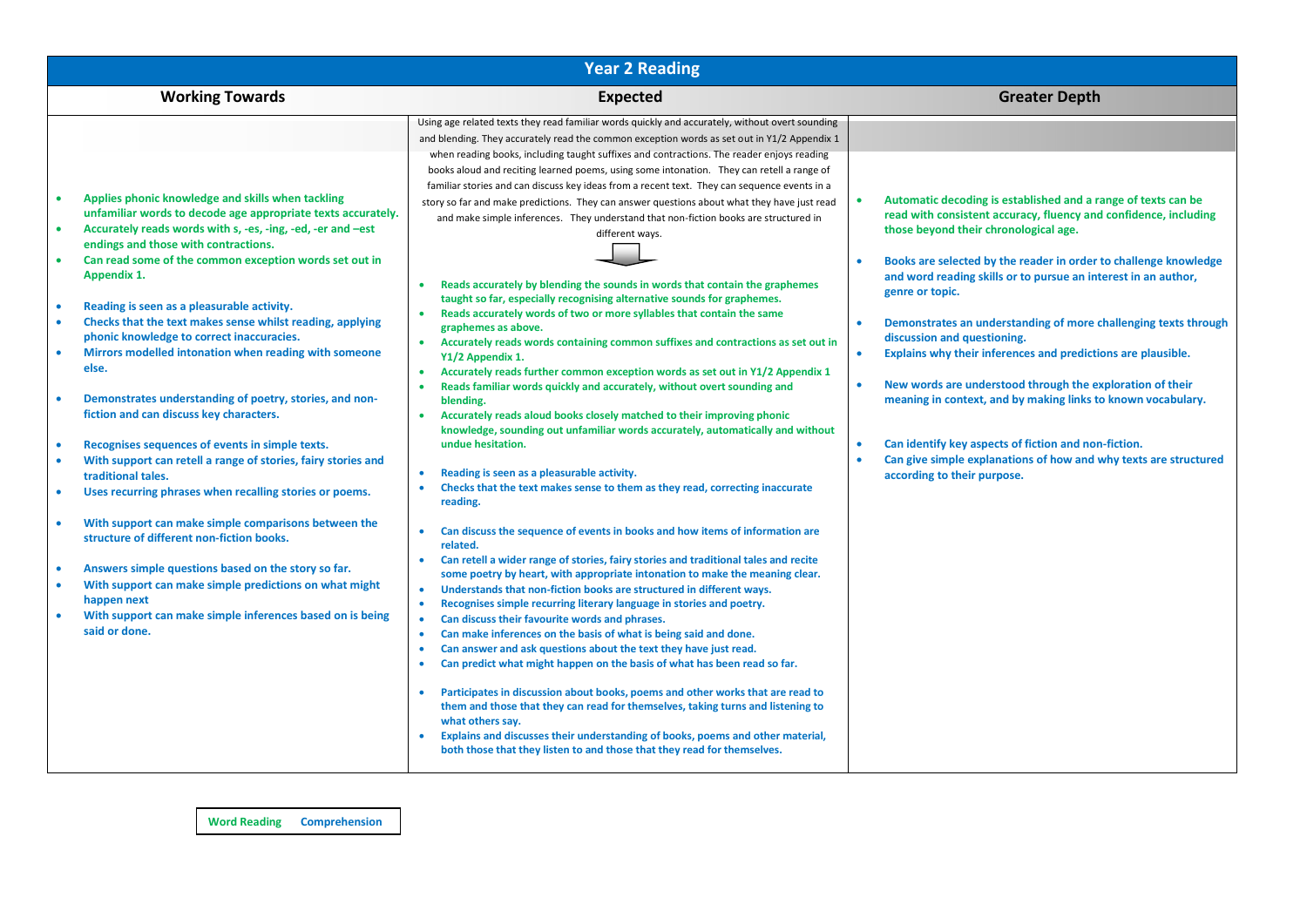| <b>Year 2 Maths</b>                                                                                                                                                                                                                                                                                                                                                                                                                                                                                                                                                                                                                   |                                                                                                                                                                                                                                                                                                                                                                                                                                                                                                                                                                                                                                                                                                                                                                                                                                                                                                                                                                                                                                                                                                                                                                                                                                           |                                                                                                                                                                                                                                                                                                                                                                                                                                                                                                                                                                                                                                                          |  |  |  |
|---------------------------------------------------------------------------------------------------------------------------------------------------------------------------------------------------------------------------------------------------------------------------------------------------------------------------------------------------------------------------------------------------------------------------------------------------------------------------------------------------------------------------------------------------------------------------------------------------------------------------------------|-------------------------------------------------------------------------------------------------------------------------------------------------------------------------------------------------------------------------------------------------------------------------------------------------------------------------------------------------------------------------------------------------------------------------------------------------------------------------------------------------------------------------------------------------------------------------------------------------------------------------------------------------------------------------------------------------------------------------------------------------------------------------------------------------------------------------------------------------------------------------------------------------------------------------------------------------------------------------------------------------------------------------------------------------------------------------------------------------------------------------------------------------------------------------------------------------------------------------------------------|----------------------------------------------------------------------------------------------------------------------------------------------------------------------------------------------------------------------------------------------------------------------------------------------------------------------------------------------------------------------------------------------------------------------------------------------------------------------------------------------------------------------------------------------------------------------------------------------------------------------------------------------------------|--|--|--|
| <b>Working Towards</b>                                                                                                                                                                                                                                                                                                                                                                                                                                                                                                                                                                                                                | <b>Expected</b>                                                                                                                                                                                                                                                                                                                                                                                                                                                                                                                                                                                                                                                                                                                                                                                                                                                                                                                                                                                                                                                                                                                                                                                                                           | <b>Greater Depth</b>                                                                                                                                                                                                                                                                                                                                                                                                                                                                                                                                                                                                                                     |  |  |  |
| Count up in 2s, 3s, 5s and 10s from 0.<br>Know how to partition 2-digit numbers.<br>Accurately estimate sets of objects up to 50.<br>$\bullet$<br>Order numbers up to 100. Know that the = sign means 'the<br>$\bullet$<br>same as'.<br>Read numbers up to 100 in numerals and words.<br>$\bullet$<br>Recall number bonds up to 20 and use these in a range of<br>$\bullet$<br>real life contexts and role play.                                                                                                                                                                                                                      | Fluently uses 2 digit numbers in a range of contexts, including addition and subtraction problems. Knows<br>the 2, 3, 5 and 10 multiplication tables and number bonds up to 20 and uses these to solve problems in<br>context. Can find $1/3$ , $\frac{1}{2}$ and $\frac{3}{4}$ of a shape or quantity and knows that $2/4$ is the same as $\frac{1}{2}$ . Knows<br>which metric units to use for length, mass, capacity and temperature. Can make given amounts using<br>different combinations of coins and work out change. Can tell the time to the nearest 5 minutes. Uses<br>their knowledge of symmetry when describing properties of 2D shapes and uses correct mathematical<br>vocabulary to describe and compare 3D shapes. Can accurately interpret pictograms, block graphs and<br>simple tables to solve problems. Is beginning to explain their methods when problem solving.<br>Count in steps of 2, 3, and 5 from 0, and in tens from any number, forward and backward<br>Recognise the place value of each digit in a 2-digit number.<br>Identify, represent and estimate numbers using different representations, including the number<br>line.<br>Compare and order numbers to at least 100 and use the <> and = sign. | Categorise numbers in a set as multiples of 2s, 3s, 5s and 10s and<br>explain why some sit in more than one category.<br>• Explain how a set of objects can be represented in different ways, but<br>the total number remains the same.<br>• Compare and contrast a set of 2-digit numbers, reasoning about<br>similarities and differences.<br><b>Explain why = means 'balance'.</b><br>• Explain how estimating can help when solving problems with larger<br>numbers.                                                                                                                                                                                 |  |  |  |
| Add and subtract 2-digit numbers and ones to solve<br>problems.<br>Beginning to use commutativity to solve addition<br>$\bullet$<br>calculations (e.g. start with the bigger number first).<br>Recognise when an answer is sensible or not (e.g.<br>$\bullet$<br>$73+4=57$ ).<br>Solve calculations using the same numbers (e.g. $x+y$ & $y+x$<br>$\bullet$<br>or $x+y$ and $x-y$ and spot that some give the same answer.<br>• Use multiplication facts relating to 2s, 5s and 10s in a range<br>of contexts and role play, relying on concrete objects.<br>Know that some numbers are classed as odd and some<br>$\bullet$<br>even. | Read and write numbers to at least 100 in numerals and in words.<br>٠<br>Use place value and number facts to solve problems.<br>• Solve problems with addition and subtraction using concrete objects and pictorial representations<br>including those involving numbers, quantities and measures and applying their increasing<br>knowledge of mental and written methods (not necessarily column)<br>• Recall and use addition and subtraction facts up to 20 fluently and derive and use related facts up<br>to 100.<br>• Add and subtract numbers using concrete objects, pictorial representations and mentally Including:<br>a two-digit number and ones<br>a two-digit number and tens<br>٠<br>two two-digit numbers<br>adding three one-digit numbers<br>• Show that addition of two numbers can be done in any order (commutative) and subtraction of one                                                                                                                                                                                                                                                                                                                                                                        | • Make some choices between mental and written methods.<br>• Use columnar (expanded) addition and subtraction appropriately and<br>accurately in a range of real life contexts and role play.<br>• Explain patterns in number facts to 100 and how they can help us<br>solve other calculations.<br>• Explain how partitioning numbers helps when adding and subtracting.<br><b>Explain the links between related addition and subtraction</b><br>calculations (e.g. 5+6=11 so 11-6=5).<br>• Use practical resources to teach another pupil about the<br>commutativity of addition.<br>Rearrange the order in a missing number problem (e.g. 7+__=10 and |  |  |  |
| Recognise the $x$ and $\div$ signs.<br>• Know that grouping can help with multiplication and<br>division.<br>Solve pairs of calculations using the same numbers and<br>$\bullet$<br>spot that some give the same answer.<br>• Solve simple $x$ and $\div$ problems using grouping or repeated<br>addition/ subtraction in a range of contexts.                                                                                                                                                                                                                                                                                        | number from another cannot.<br>• Recognise and use the inverse relationship between addition and subtraction and use this to check<br>calculations and solve missing number problems.<br>Recall and use multiplication and division facts for the 2, 5 and 10 multiplication tables, including<br>recognising odd and even<br>• Calculate mathematical statements for multiplication and division within the taught multiplication<br>tables and write them using the multiplication $(x)$ , division $(+)$ and equals $(=)$ signs.<br>• Show that multiplication of two numbers can be done in any order (commutative) and division of<br>one number by another cannot.                                                                                                                                                                                                                                                                                                                                                                                                                                                                                                                                                                  | • Explain links between other multiples based on 2s, 5s, 10s (e.g. 100s)<br>and 50s).<br>• Justify why a statement may incorrectly written using their knowledge<br>of multiplication and division.<br>• Use practical resources to explain why multiplication is commutative<br>and division is not.<br>Evaluate their approach to a multiplication or division problem and<br>conclude whether it was efficient or not suggesting improvements.                                                                                                                                                                                                        |  |  |  |
| Count up and down in $\frac{1}{2}$ s, $\frac{1}{4}$ s and $\frac{1}{3}$ s to make 1.<br>$\bullet$<br>Recognise that thirds arise by dividing into 3 equal parts.<br>$\bullet$<br>Correctly place ¼, ½ and ¾ in order.<br>$\bullet$<br>Find $\frac{1}{2}$ and $\frac{1}{4}$ of given lengths.<br>$\bullet$<br>• Find $\frac{3}{4}$ of a quantity.                                                                                                                                                                                                                                                                                      | • Solve problems involving multiplication and division, using materials, arrays, repeated addition,<br>mental methods, and multiplication and division fact, including problems in contexts.<br>• Recognise, find, name and write fractions 1/3, %, 2/4 and 3/4 of a length, shape, set of objects or<br>quantity.<br>• Write simple fractions for example, $\frac{1}{2}$ of 6=3. Recognise the equivalence of 2/4 and $\frac{1}{2}$ .                                                                                                                                                                                                                                                                                                                                                                                                                                                                                                                                                                                                                                                                                                                                                                                                    | • Use the terms numerator and denominator independently when<br>talking about fractions.<br>• Order $1/3$ , $\frac{1}{2}$ , $\frac{1}{4}$ and $\frac{3}{4}$ on an empty number line and justify their<br>position.<br>• Based on their understanding of halves and quarters, begin to<br>generalise about other equivalent fractions.                                                                                                                                                                                                                                                                                                                    |  |  |  |

**Number Calculation Fractions Measures Geometry Statistics**